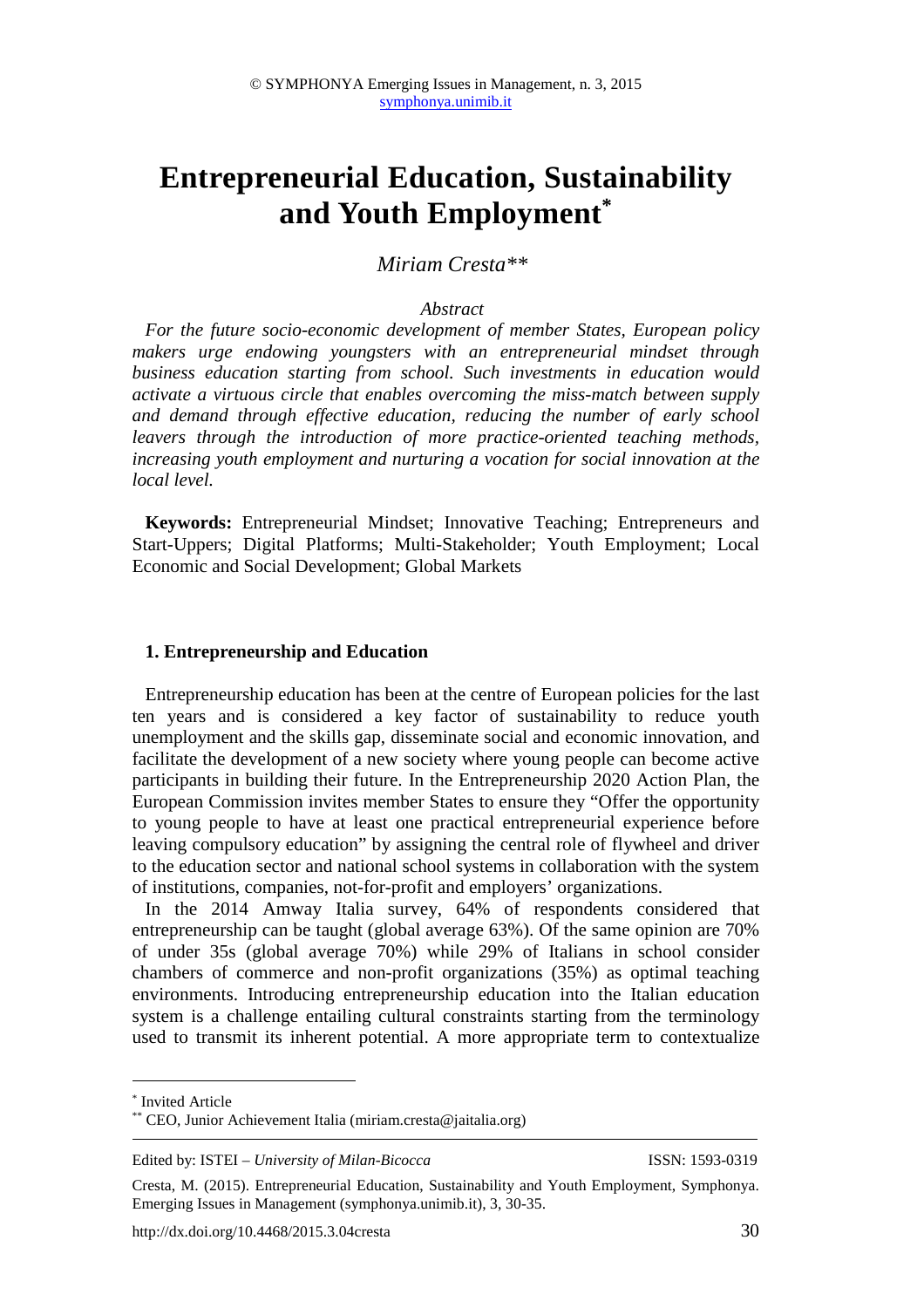these policies in our country would be "enterprisingness" to encompass the "key competence" aspect. From an educational perspective, it is relatively easy to confuse an entrepreneurial education program with a traditional business management course, which is entirely different and not centred on promoting creativity, innovation and self-employment.

The recent "La Buona Scuola" education policy intends to activate a national digital education plan introducing favourable conditions for the development of entrepreneurial education in schools. The Italian education and training reform recognizes as a priority the educational objectives of enhancing knowledge in legal, economic and financial matters and self-entrepreneurship education, inviting the experimentation of creativity and entrepreneurship through alternating school and work, and the use of innovation laboratories.

Acquiring this key competence is not only a must for young people choosing the entrepreneurship path per se, but is and will be the case for all future employees or self-employed workers. An entrepreneurial mindset grants students the opportunity to reflect on the personality components and traits required to make informed choices and learn to develop flexibility from an early age.

"This does not mean that schools should anticipate the tasks and competences that the labour market will require, but to lay the foundations so these skills can begin to be developed. Schools must equip themselves to provide environments that can promote skills that enable young people to face the challenges that an increasingly globalized world presents, activating educational activities that help youngsters in choosing to be proactive in relation to their professional future by activating employability skills. A body of evidence demonstrates that the development of employability skills in higher education is conducive to future employment success (Harvey 2005)."<sup>1</sup>

While the recent Eurydice report Entrepreneurship Education at School states that there is no specific national strategy for entrepreneurship education in Italy, some established and proven training practices for the acquisition of this key competence already exist in secondary school.

## **2. Junior Achievement Italia**

The non-profit organization Junior Achievement Italia<sup>2</sup> in its Impresa in Azione (Enterprise in Action) program adopts the "mini-company"<sup>3</sup> teaching tool that has been used for over 25 years in Great Britain and for over a decade in Nordic countries.

"The student company is a pedagogical tool based on practical experience by means of running a complete enterprise project, and on interaction with the external environment."<sup>4</sup>

In 2015, the Impresa in Azione program was adopted by 235 schools and 672 classes involving over 13,000 Italian students aged 16 to 18. Over 4,000 students are taking the various exams to obtain certification for the entrepreneurial skills acquired at school, a real pass for the future thanks to the Entrepreneurial Skills Pass platform<sup>5</sup>.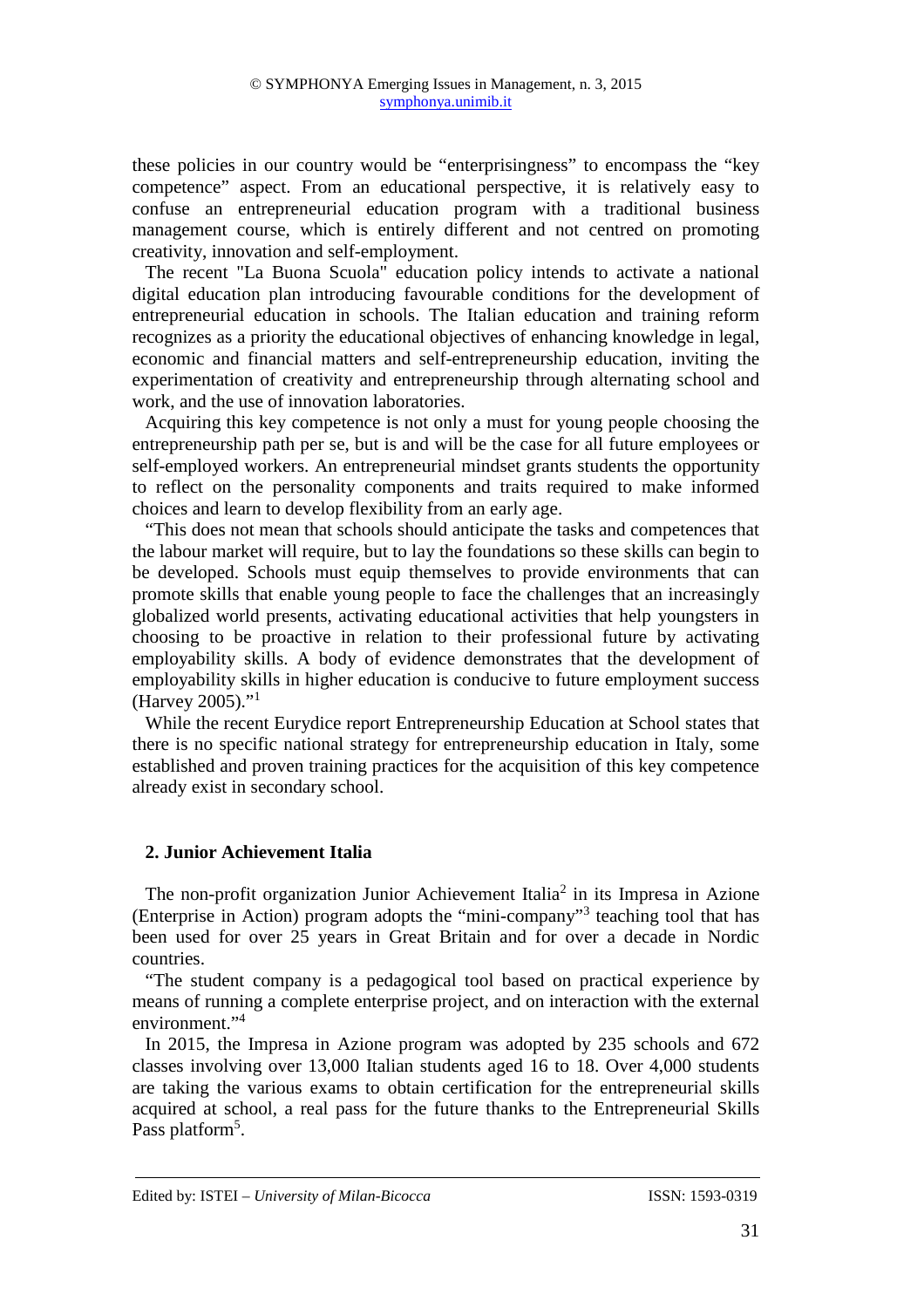Higher education institutions can also freely activate this program in the schoolwork alternation and foresees building a real company of students - from the creation of the idea to its production and sale - through the acquisition of entrepreneurial skills in the broadest sense. Students develop real economic activities and manage their own companies, albeit in a protected environment and for pedagogical purposes. The program lasts 100 hours and is part of a class coordinated by at least one teacher on a specific subject.

The educational objectives of the program include:

- Understanding the idea creation process
- Providing knowledge of entrepreneurial management models
- Increasing student proactivity and local knowledge
- Enhancing individual and collective creativity

The viability of the program is ensured by the coordinating teacher and the dream coach, an entrepreneur, start-upper or manager trained by Junior Achievement who supports, directs and inspires the students' projects.

The teacher attends the 6-hour Teacherprenuer workshop and provides innovative teaching activities based on an experiential and practical approach enabled by the use of the digital platform (www.impresainazione.it) and a learning environment that combines real experiences with appropriate educational content, following the program's road map and establishing relations with other Italian and European colleagues. Thus far, 550 entrepreneurial education teachers have been trained and the Fermi Institute of Pontedera, one of the schools running this program for over a decade, was awarded The Entrepreneurial School Award by the European Parliament along with 10 institutions in other countries.

The dream coach can be a manager from one of the companies supporting the Association or a local entrepreneur often coming from the world of small and medium-sized enterprises or a social enterprise, a young start-upper or selfemployed person. This is followed by an e-learning training course that enables them to support a mini-company.

The introduction of entrepreneurship learning tools transforms traditional teaching methods, pushing teachers to reformulate formal learning occasions and spaces into informal ones. They facilitate the inclusion and active participation of the school population more inclined to experiential paths, introducing students to the real world while reinforcing the importance of investing in education, encouraging schools to enable new partnerships not only with traditional partners from the business world, but also with all those initiatives - digital gyms, Fablab, incubators - that in recent years have expanded the ecosystem of stakeholders in entrepreneurial education school projects.

## **3. Conclusions**

In short, entrepreneurship education is in every way a disruptive education model. Youngster involved in a business education program at school can acquire numerous transferable skills. The European Council, in dictating the priorities of the Europe  $2020^6$  strategy, asserts: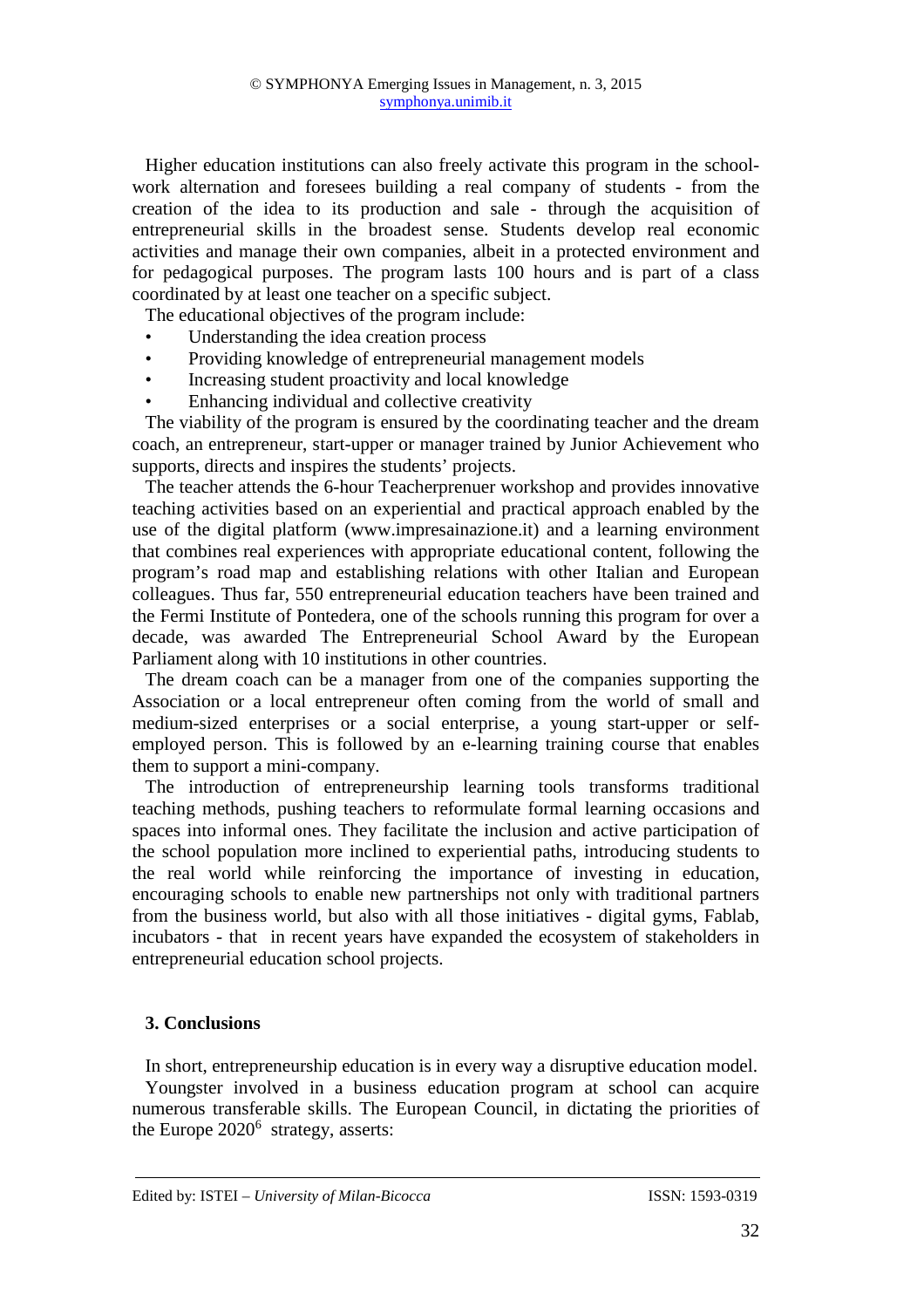"In addition to basic skills such as literacy and numeracy, entrepreneurship requires the gradual development of a range of competences, starting from an early age. These include, for instance, creativity and a sense of initiative; problem solving and critical thinking; decision-making and risk taking; adaptability and perseverance; self-discipline and a sense of responsibility; leadership and teamwork; planning and organizational ability; understanding of the social, economic and cultural context; and language skills and the ability to persuade."

These skills have for several years been at the centre of the discussions and research of the Danish Foundation for Entrepreneurship that defined the common European framework to which to ascribe an entrepreneurship education path (ASTEE - Assessment Tools and Indicators for Entrepreneurship Education).





Core self-evalutation: General self-efficacy, Locus of control, Self-esteem

This approach is evident in the research results of Marta Consolini conducted by IPSOS for Junior Achievement Italy in 2015, where in most cases (60%), young people exposed to an entrepreneurial education program are aware of the value of their tenacity ("I keep trying until I find the solution to a problem") or in 41% of cases claiming to be "the first to suggest a new solution to a problem" or even "seeing opportunities where others see problems" in 37 % of cases.

Finally, some initial assessments of the social and economic impact of investments in entrepreneurship education have shown positive results. In Canada, it is estimated that each year \$425 million of the national economy can be directly attributed to the entrepreneurial activities undertaken by former students. The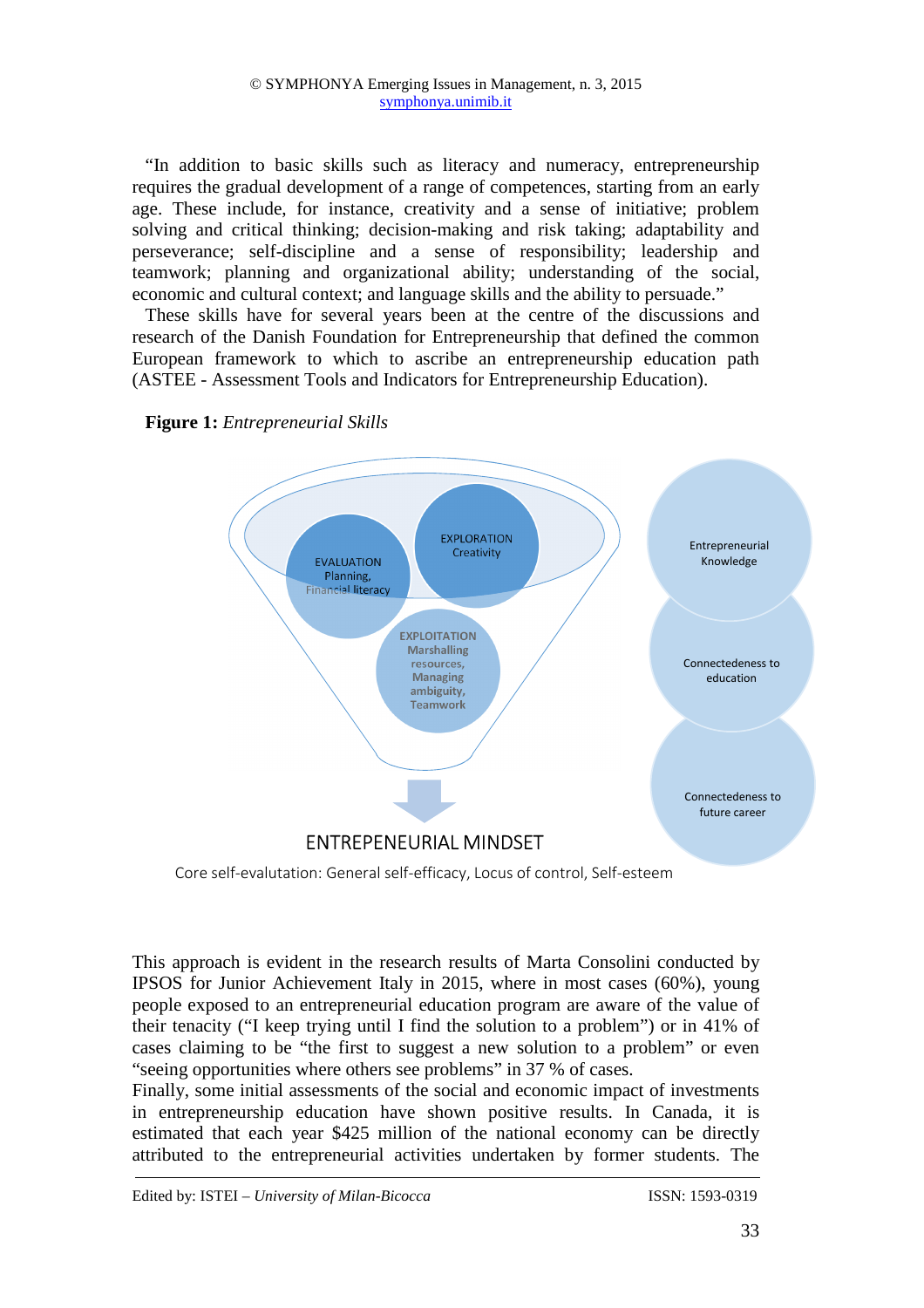European experience in Britain shows that those who encountered entrepreneurship at school have a higher rate of employment, better wages, higher propensity to start-ups and capacity to create more jobs in companies generating more profit and choosing the most innovative sectors<sup>7</sup>.

Important in today's increasingly liquid socio-economic environment are educational activities that develop the employability potential of individuals that even when not directly related to increased employment will still ensure the development of specific adaptive strategies.

## **Bibliography**

- Arora, A., Fosfuri, A., & Gambardella, A. (2001). Markets for technology and their implications for corporate strategy. Industrial and Corporate Change, 10(2), 419-451. http://dx.doi/10.1093/icc/10.2.419
- Arrigo, E. (2009). Market-Driven Management, Global Competition and Corporate Responsibility, Symphonya. Emerging Issues in Management (symphonya.unimib.it), 1, 54-70 http://dx.doi.org/10.4468/2009.1.06arrigo
- Brondoni, S. M. (2014). Global Capitalism and Sustainable Growth. From Global Products to Network Globalisation, Symphonya. Emerging Issues in Management (symphonya.unimib.it), 1, 10–31

http://dx.doi.org/10.4468/2014.1.02brondoni

- Brondoni, S. M. (2008). Market-Driven Management, Competitive Space and Global Networks, Symphonya. Emerging Issues in Management (symphonya.unimib.it), 1, 14-27 http://dx.doi.org/10.4468/2008.1.02brondoni
- Carroll, A. B., & Buchholtz, A. K. (2014). Business and society: Ethics, sustainability, and stakeholder management. Nelson Education.
- Elmuti, D., Khoury, G., & Omran, O. (2012). Does entrepreneurship education have a role in developing entrepreneurial skills and ventures'effectiveness?. Journal of Entrepreneurship Education, 15, 83.
- Fayolle, A., & Gailly, B. (2015). The impact of entrepreneurship education on entrepreneurial attitudes and intention: Hysteresis and persistence. Journal of Small Business Management, 53(1), 75-93.
- Kuratko, D. F. (2005). The emergence of entrepreneurship education: Development, trends, and challenges, Entrepreneurship theory and practice 29.5, 577-598.
- Lans, T., Blok, V., & Wesselink, R. (2014). Learning apart and together: towards an integrated competence framework for sustainable entrepreneurship in higher education. Journal of Cleaner Production, 62, 37-47.
- Neck, H. M., and Greene, P.G. (2011). Entrepreneurship education: known worlds and new frontiers, Journal of Small Business Management 49.1, 55-70.
- Salvioni, D. M., Astori, R. (2013). Sustainable Development and Global Responsibility in Corporate Governance, Symphonya. Emerging Issues in Management (symphonya.unimib.it), 1, 28-52 http://dx.doi.org/10.4468/2013.1.03salvioni.astori